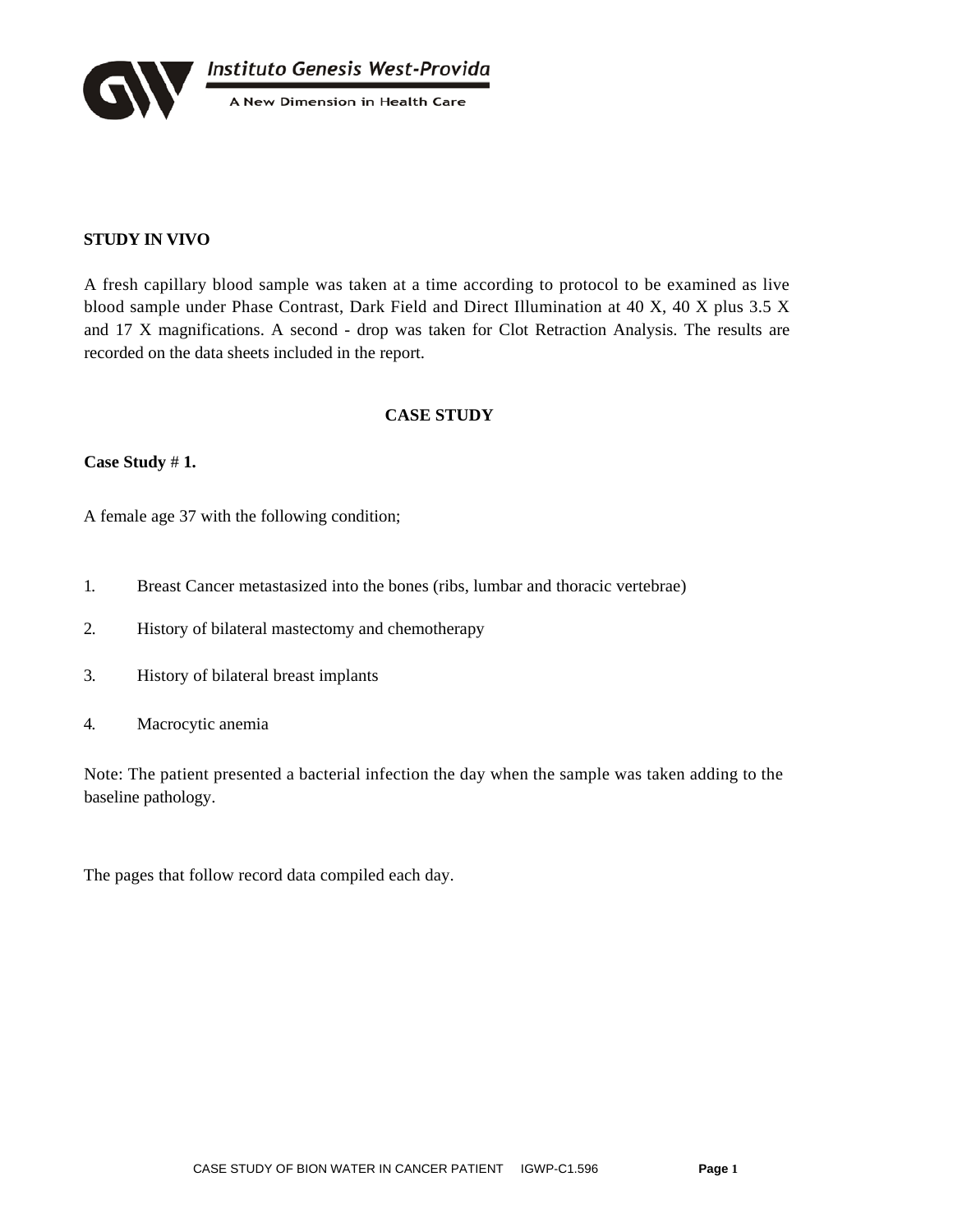

### **ANALYSIS OF THE EFFECTS OF BION WATER IN BLOOD BEFORE AND DURING TREATMENT IN VIVO**

While in the clinic the patient received BION WATER as well as a combination of therapies used to enhance her treatment program.

Protein linkage was elevated at the beginning, followed by a sustained low level towards the end of the study. Comparing this pattern with the rouleaux formation that was elevated at the beginning and low at the end, it can be assumed that this resulted in diminished erythrocyte aggregation. The readings immediately after the BION WATER dosage showed little increase in these three patterns. This result may be due to a pH variance stimulated by BION WATER. The in vitro study showed an opposite effect, however this was not a fresh sample and therefore could have been the effect of the metabolism with BION WATER.

On arrival the patient's poikilocytosis and anisocytosis were seen to be less as compared to following readings. The second reading recorded  $(+)$  this being before the administration of the first dose of BION WATER. Therefore it can be assumed that there is no relationship between BION WATER and progressive anemia. BION WATER therefore, does not affect healthy red cells in vivo. The anemia could have had an effect on the rouleaux and aggregation.

Acanthocytes were always present in low amounts. Acanthocytes are related to viral activity and there was no significant change before and after the first, second and third doses. Contrary to the in vitro study, BION WATER does not have the lipoprotein lysis action as in vivo.

The amount of schistocytes was variable during the different stages of the monitoring, which was lower towards the end as compared to the beginning. The penultimate reading was a high  $(++)$ . The toxicity in the blood was varied and to establish a more accurate conclusion, farther tests should be performed.

By comparing the first and 'last sample, it is seen that liver stress decreased. This was measured by the presence of spicules. There was a small increase immediately after the first dose of BION WATER, thereafter stabilized at a low level.

The sample was viable for three days. The rouleaux average remained the same as the control as well as the aggregation  $(+ + +)$ , with predominance in the area where the BION WATER made contact with the blood.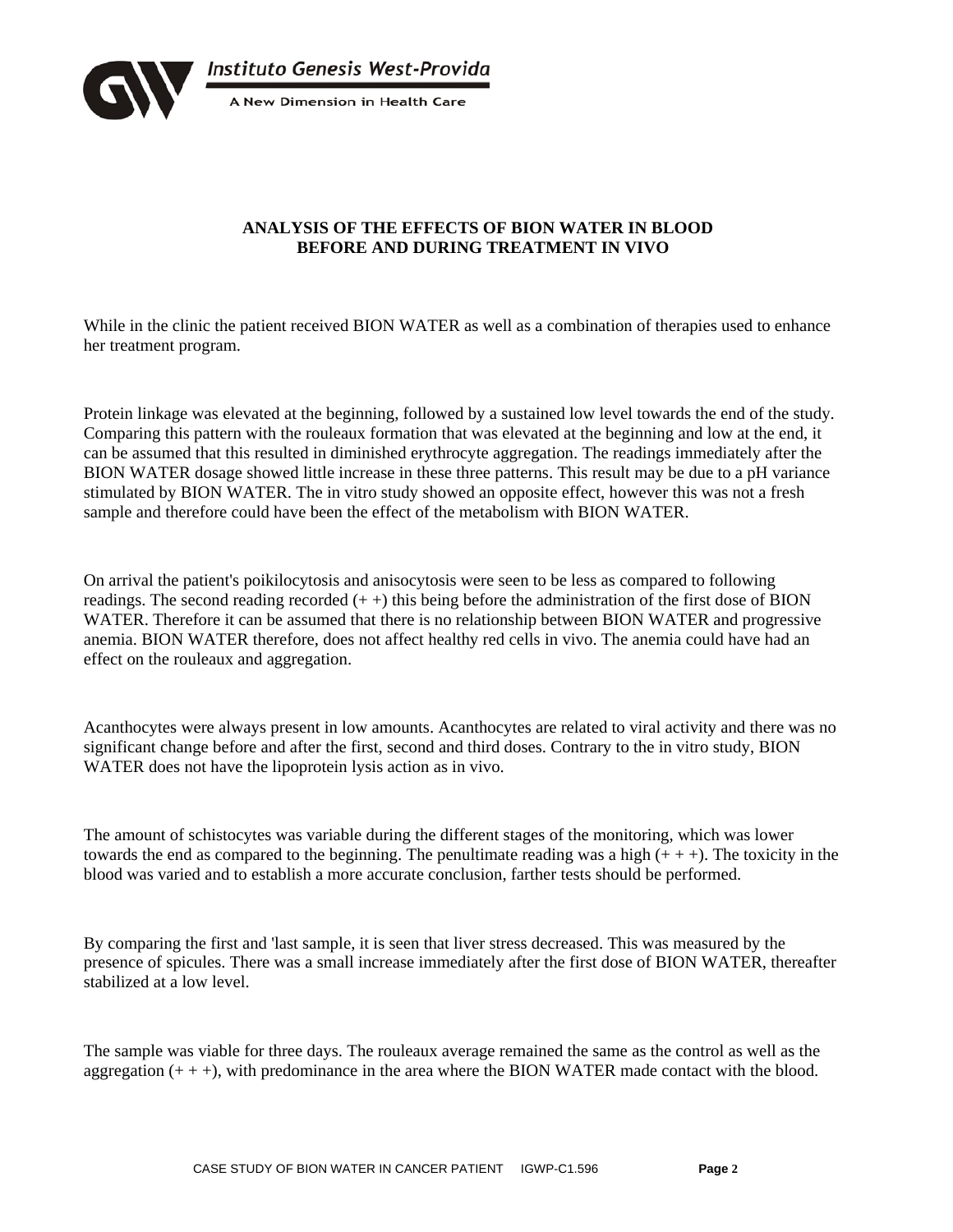

Acanthocytes and schistocytes were always present in elevated amounts  $(+ + +).$ 

There was no variation in the cholesterol level.

There was a higher amount of uric acid as compared to the other two samples.

More spicules present than in the other two samples.

Target cells were the same.

No fungus seen by the second day, and no further changes were observed.

The somatide cycle began with rod forms, Spores appeared the second day and were present until the last day.

From the beginning the immune system was under attack. Phagocytes with preserved cytoplasm showed no activity. They appeared to be filled fungus, although there was an absence of fungus in the plasma.

Spherocytes appeared in elevated amounts at all times  $(+ + +)$ .

There was no thrombosis tendency at all, which was different from the control, but the same as 1:10 dilution.

There was no bacterial activity.

Crenocytes were present from the first day, vacuolae dendroids appeared on the last day. There was presence of multiple crystals, at the side of the BION WATER.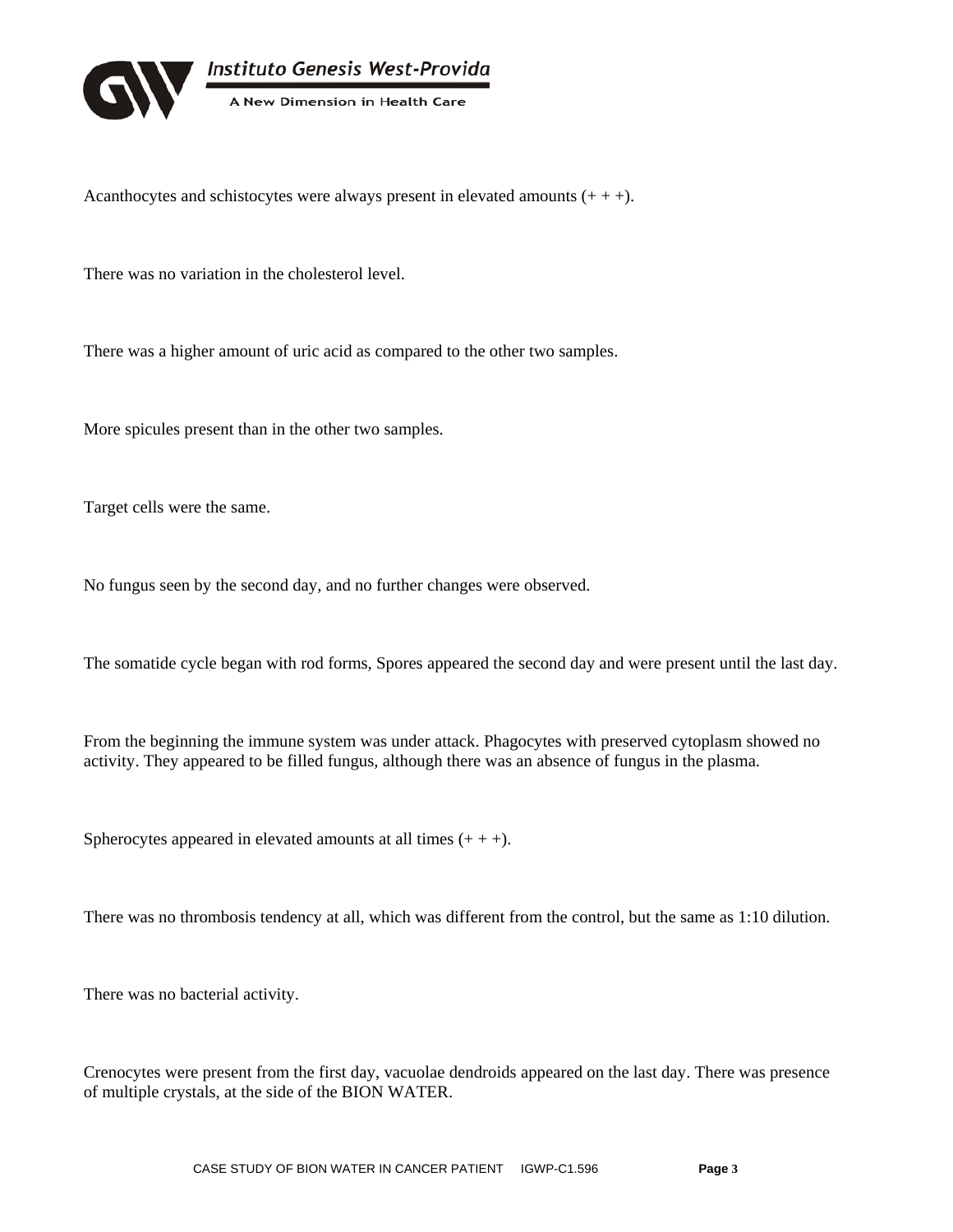

#### **Category 1**

**Dilution 1:10**

The sample was viable for three days, there was less rouleaux formation than the control, and more aggregation than the other two samples, especially in the area where the BION WATER made contact with the blood.

The first day Acanthocytes *were* seen in elevated amounts  $(+ + +)$ , compared to the control that had (+). In this sample, there were more schistocytes seen than in the control.

There were more spicules seen at all times, compared to the control.

No variation in cholesterol crystal levels. There was slightly more uric acid excess present than in the control.

The same elevated levels of Target cells were seen. By the second day there was no fungus present in the plasma; they were inside the Phagocytes, up to four in each one.

Rod forms of the somatide cycle were seen the first day. The second day there was only nonpathogenic forms. By the third day there were rod and mycelial forms. On the fourth day rod, mycelial and asci forms were seen. There was only bacterial activity as the rest of the sample was no longer viable.

The immune system was under attack at all times, the condition of the cytoplasm was better than in the control. The activity was really slow.

Spherocytes were seen immediately after adding BION WATER. This probably relates to toxicity that BION WATER has at this dilution when applied directly to a drop of live blood.

There was no thrombocyte aggregation. The control fluctuated.

Bacterial activity went from zero to  $(+ + +)$ , the control that went from  $(+ + +)$  to  $(+)$ .

Elevated amounts of Crenocytes were present at all times. There were vacuolae dendroids present on the last day.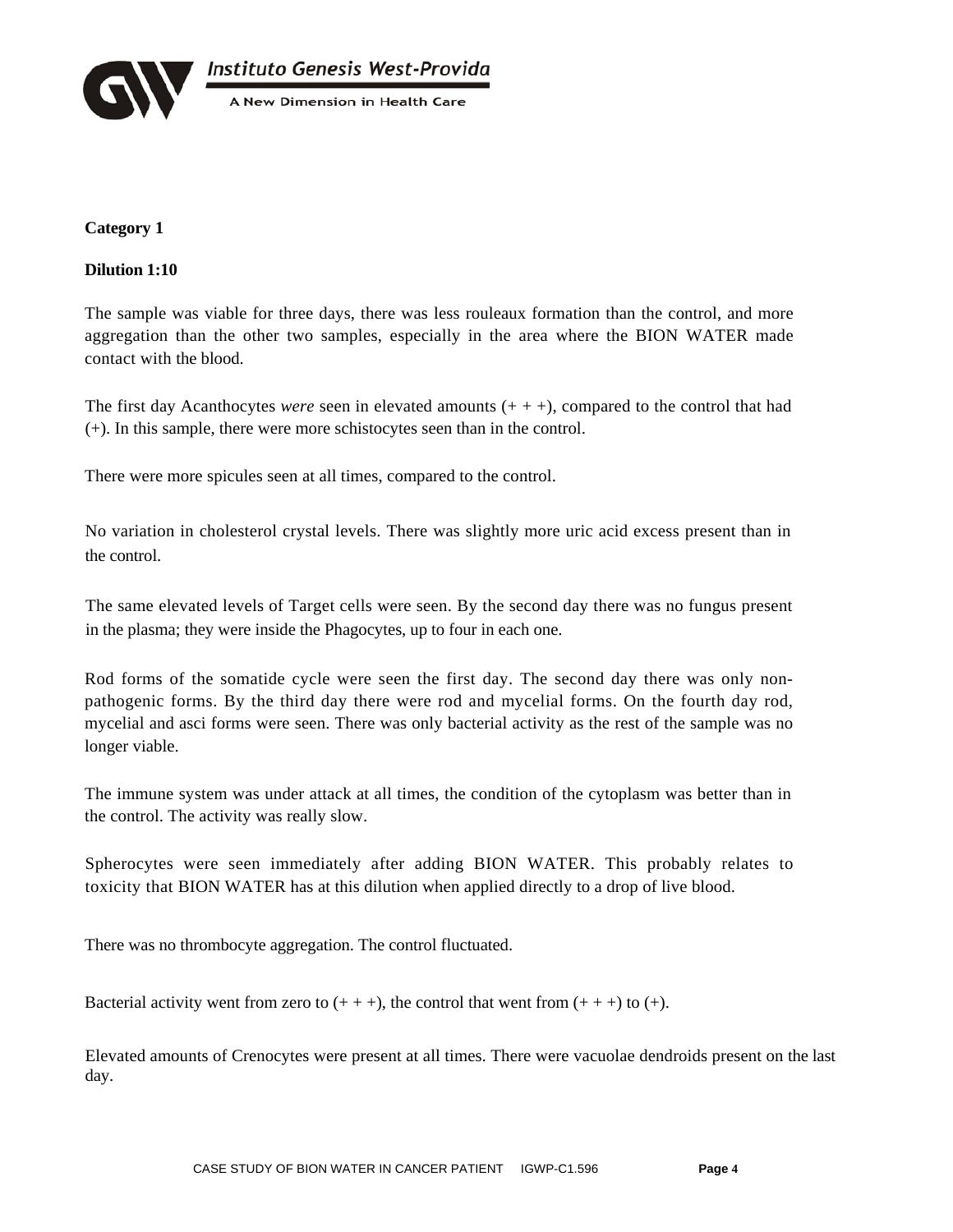

**Category 2**

The second category (control, 1:50, 1:100) was analyzed by comparing the three samples during the three day survival time. The control was the only sample that survived for only two days. In this section control, 1:50, and 1:100 dilutions are compared.

This sample was viable for two days. Rouleaux formation reduced from  $(+)$  to 0. Aggregation reduced from (+) to 0. Both rouleaux and aggregation had a better evolution in this sample than in the other two samples with BION WATER. The lower dilutions were not effective in changing the pH.

The control showed a minimum presence of Acanthocytes as compared to the other two dilutions. Acanthocytes represent viral activity and/or lack of beta lipoproteins, this indicates the use of 1 ;50 and 1:100 dilutions are not effective in decreasing viral activity and stabilizing the beta lipoproteins.

The schistocytes had an uncertain behavior, because in the control there was (+) present the first day. The next day the sample presented 100% Schistocytes and were less present in the 1:100 and 1:50 in that order.

The fibrin spicules were always present, mainly in the 1:100, less in the 1:50 dilution and even less in the control.

Chylomicron were present in 1:100 dilution  $(++)$ , especially in the area of contact between the blood and BION WATER.

The 1:100 dilution presented more cholesterol than in the 1:50 dilution and than the control.

Uric Acid Crystals were seen in the three samples, one  $(+)$  in average. The other samples showed a slight tendency to increase, this tendency was not seen in the 1: 100.

In the control, protoplasts were seen only once by the second day; this was not seen in the 1:50 nor in the  $1:100$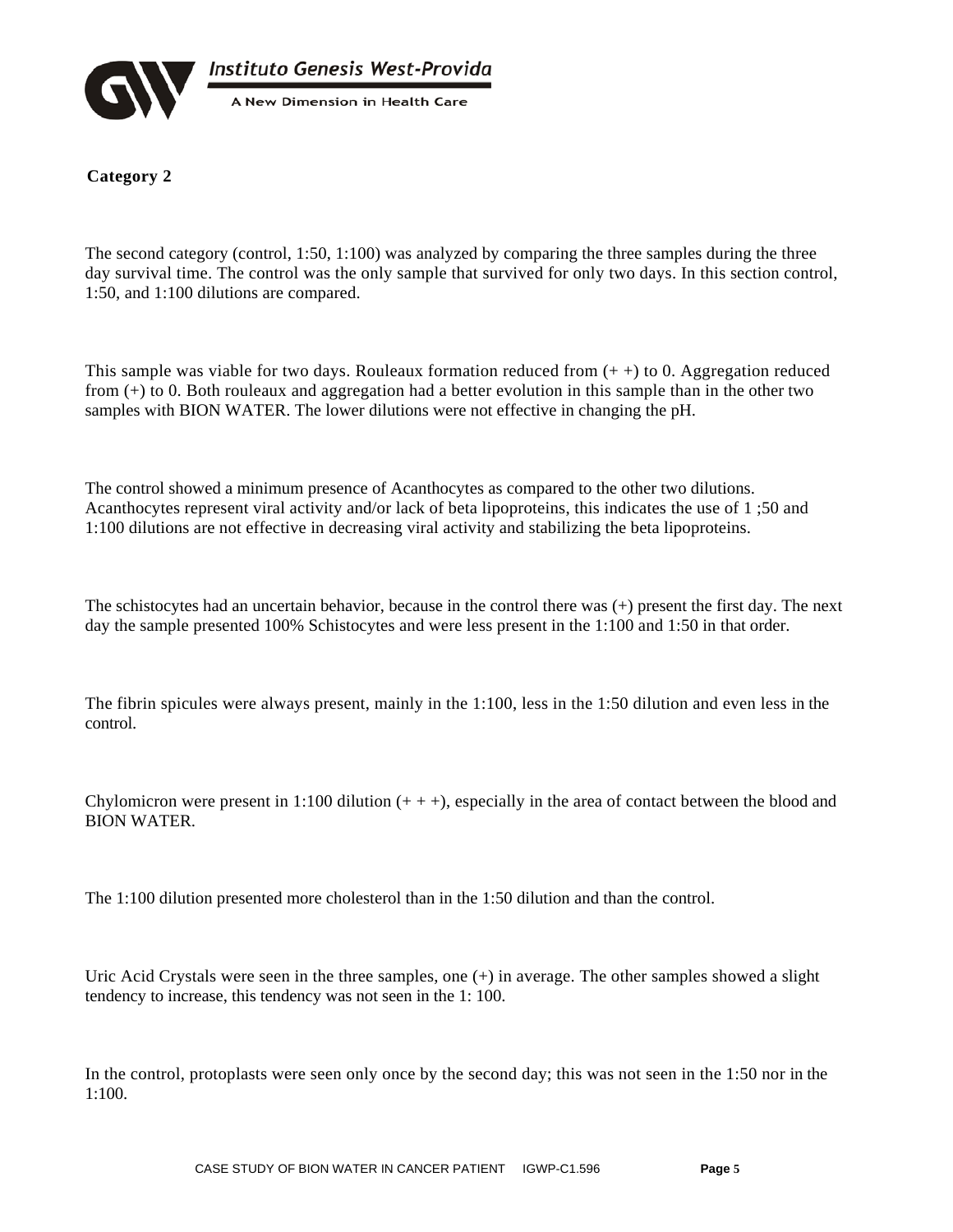

A New Dimension in Health Care

Target Cells were seen in the two dilutions with an increasing pattern during the study. This shows that the anemia increased if compared to the control. The control showed instead 100% of the red cells as Schistocytes, by the second day.

The fungus was seen in a decreasing pattern in both dilutions and the control. Pathogenic Somatids were not seen in the 1:100; one was seen in the 1:50 and many seen in the control. What needs to be determined is the effect BION WATER has to reverse the Pathogenic Somatid Cycle on its own and in combination with 714x. This patient was in the first cycle of the 714x vaccine protocol.

The amount of Non Pathogenic Somatids were variable, low in the 1:100, better in the 1:50 and even better in the control. It can be seen that there is a relationship in the amount of Somatids and the use of BION WATER in vitro. When used more diluted the amount decreased.

The immune system was affected. In the 1:100 and 1:50 dilutions low and absent activity the first and subsequent days. In the control, there was a slightly better activity, probably due to the first dose of BION WATER given seven days before.

Spherocytes were absent in all samples.

Thrombosis tendency was not predominant in the dilutions, as was in the control.

There was a higher amount of debris in the dilutions than in the control. This demonstrates the effect BION WATER on weak cells.

Higher amounts of crystals typically related to drugs, where present in both dilutions, probably as a result of the precipitation of BION WATER in the blood. This could be the reason for the toxicity and cell destruction mentioned before.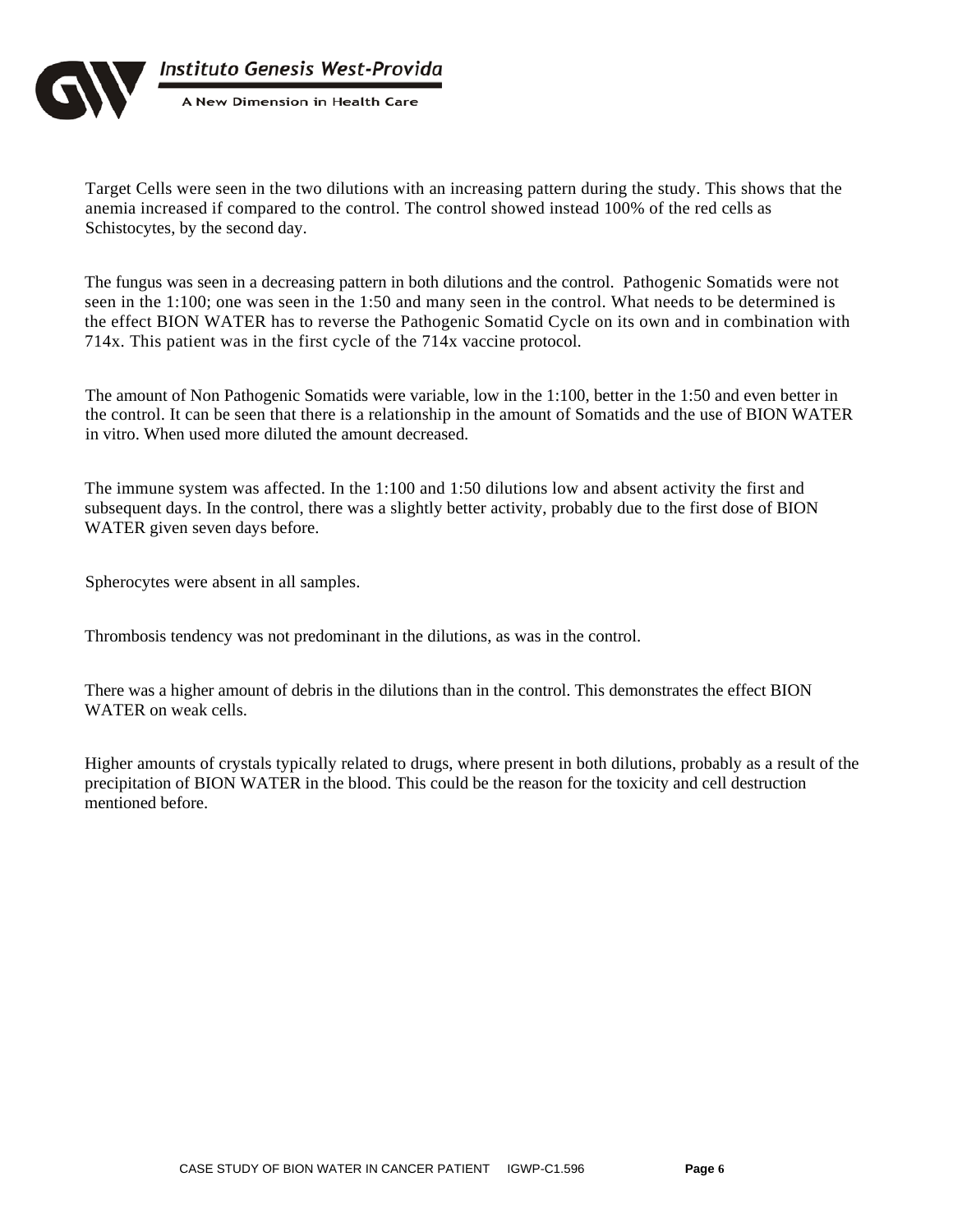Instituto Genesis West-Provida



#### A New Dimension in Health Care

## **POSITIVE CONCLUSIONS DURING THE STUDY IN VIVO**

- 1. Less protein linkage, rouleaux formation and aggregation. This was achieved either from an enzymatic function on its own, or an enzymatic support factor and/or a pH balance factor.
- 2. BION WATER does not increase anemia in vivo. There was no relationship between readings of poikylocytes and anisocytes with BION WATER doses.
- 3. BION WATER does not have lipoprotein lysis action in vivo, as does the study in vitro. This is demonstrated by low levels of acanthocytes.
- 4. During the study with BION WATER there was a decrease in liver stress in vivo. This was seen by a. reduction of the fibrin spicules. During the study, the patient *did not* receive any liver protectors. BION WATER may have a liver protector effect or otherwise it reduces circulating fibrin. This should be investigated further.
- 5. During the study the cholesterol and uric acid crystals levels reduced.
- *6.* BION WATER has an anti-parasitic condition property in vivo and in vitro. Target cells decreased in number during the study. This parasitic condition not only decreased after the first dose, but eventually disappeared. The parasitic condition corresponded to the Somatid Cycle, where it was seen to reverse from a pathogenic to a non-pathogenic cycle.
- *7.* BION WATER may have a direct action to the Somatid Cycle. Before, the use of 714x was the only method used to reverse the Pathogenic Somatid Cycle; this usually happened within the first 21 days of treatment. In this study the Somatide cycle was changed from the first dose of BION WATER. The patient had received the first two days of the 714x treatment. More studies have to be done to determine whether BION WATER potentiates 714x:
- *8.* A female reproductive organ pattern was seen in the same way as the bowel/intestine.
- *9.* A high amount of chemicals and heavy metals were seen in the Clot Retraction analysis. Further research has to be done to determine the toxicity of the BION WATER.
- *10.* Muscle degeneration pattern was higher at the end of the study than at the beginning.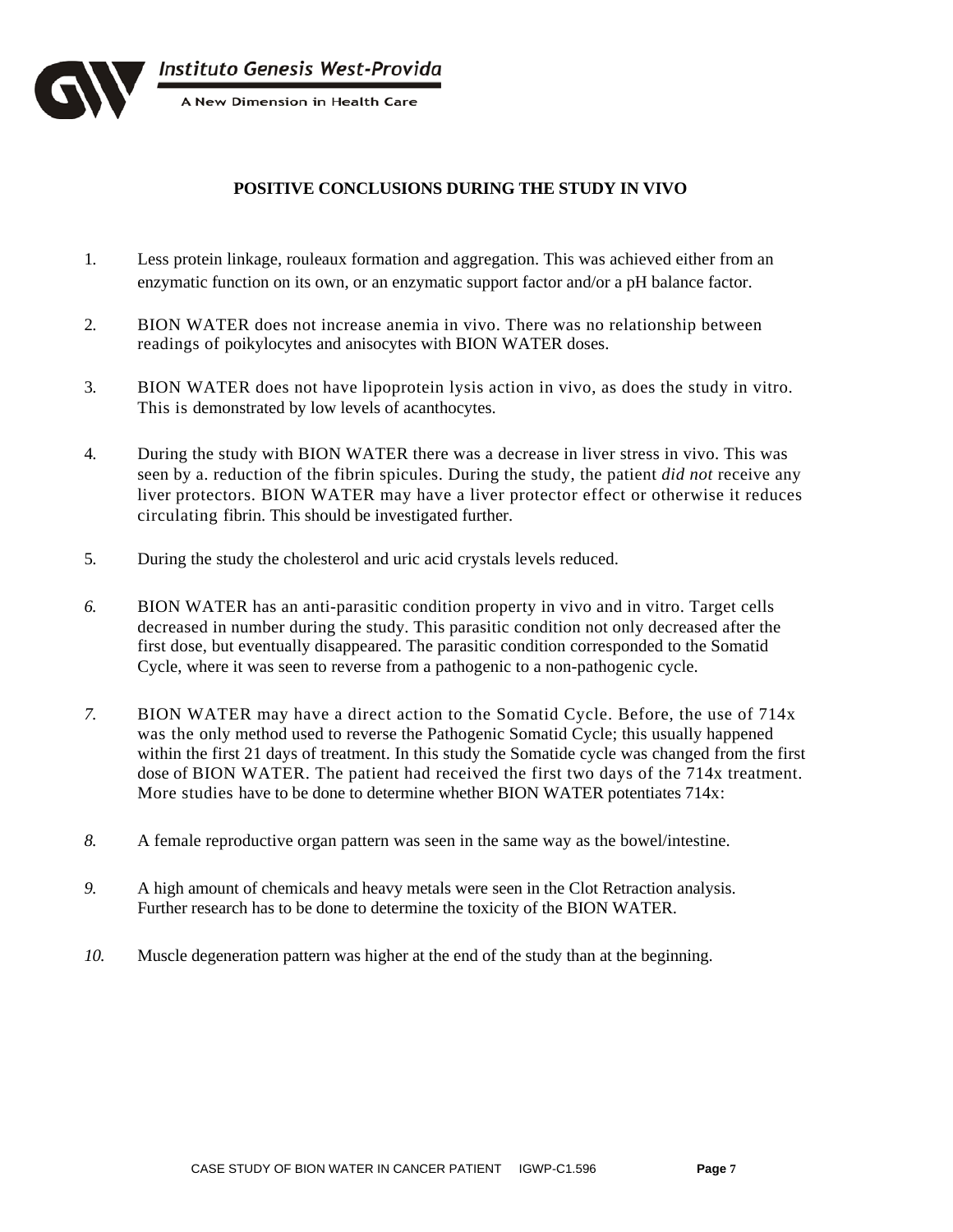

Instituto Genesis West-Provida

A New Dimension in Health Care

### **FINAL ANALYSIS OF BION WATER IN VIVO RESULTS**

In the following report, the effects that BION WATER had in the patient's blood are discussed, by presenting a consecutive analysis of fresh blood on different days. His records data before starting the BION WATER (consisting of two dates), data after the first dosage (consisting, of one date), data after second dosage (consisting of two dates), and data after the third dosage (consisting of one date).

The following table will show dates of fresh blood analysis and the dates that the BION WATER were given.

| <b>Date</b> | <b>Blood Analysis</b> | Dosage $#$    |
|-------------|-----------------------|---------------|
| March 28    | 1.                    |               |
| April 04    | 1.                    | <b>First</b>  |
| April 06    | 1.                    |               |
| April 10    | 1.                    |               |
| April 12    |                       | <b>Second</b> |
| April 17    | 1.                    |               |
| April 18    |                       | <b>Third</b>  |
| April 20    | 1.                    |               |

#### **TABLE 1. CHART OF DATES**

The next pages report the progress of the patient's blood evaluation.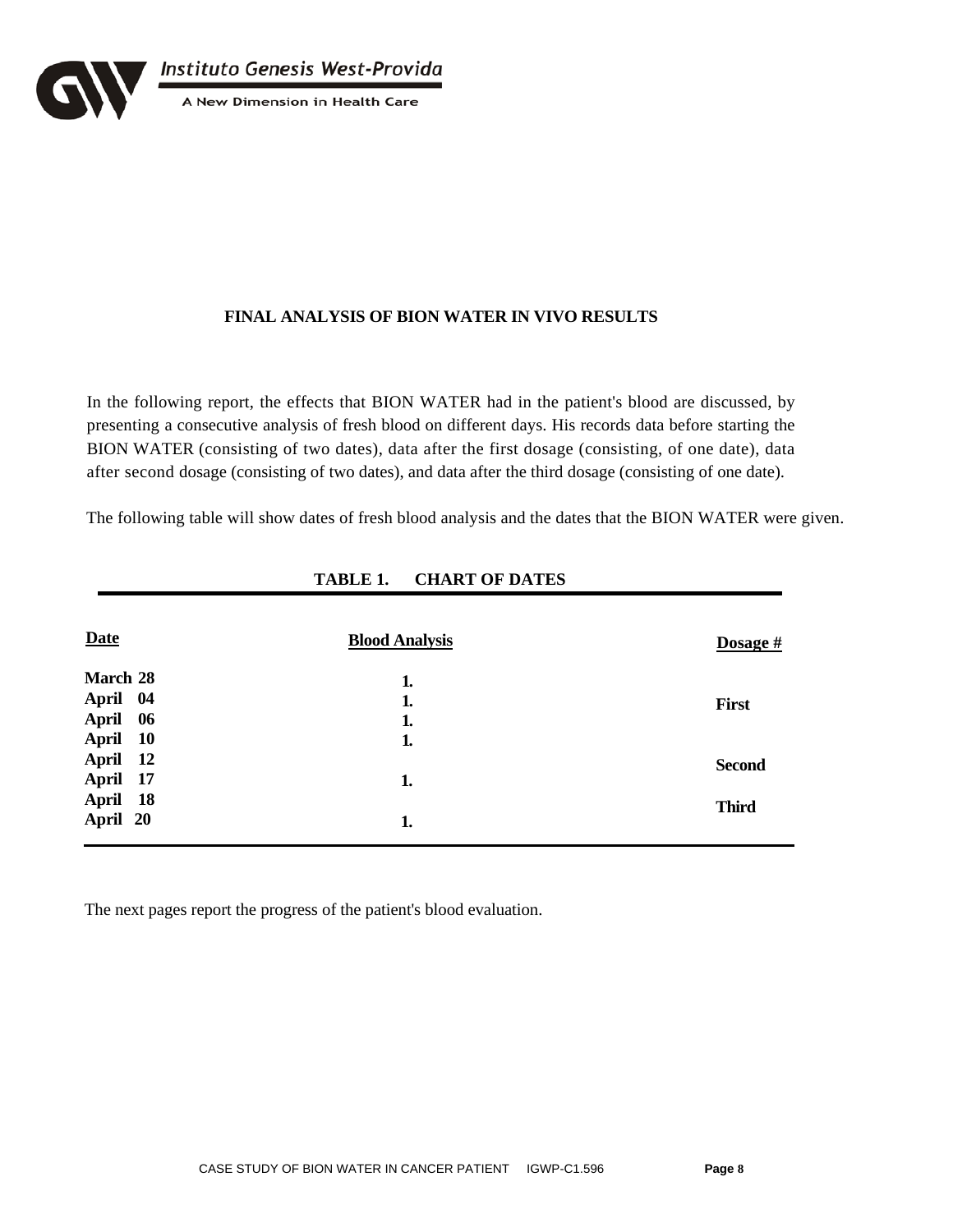

In the in vitro samples liver stress could not be interpreted as the metabolic process could not be measured, but only the blood chemical reactions. Therefore, it can be assumed that BION WATER may have a liver protection function. More studies must be completed.

The high cholesterol observed in the beginning of the study showed a sudden decrease immediately after the second dose of BION WATER, from  $(++)$  to  $(+)$  in a period of less than a month.

Uric Acid readings were similar to that of the cholesterol, decreasing from  $(+)$  to  $(+)$ . This also coincided with a clinical pain relief.

Target Cells were seen with  $(+ + +)$  in the second sample taken, and decreased to  $(+)$  at the end of the study. This means a decrease in the parasitic condition.

The presence of parasitic forms in the plasma, and bacterial activity presented by the patient on arrival was  $(+ + +)$ , after the first dose decreased to  $(+)$  and then to zero.

The presence of pathogenic Somatids at the beginning of the study varied from rod, to mycelial and asci forms. These were collected by the second dose of BION WATERS. There is no relationship between the diminishing of pathogenic forms and the use of antibiotics, but there is a decrease when 714x is used. In this case the patient had already started the 714x program. 714x typically shows changes within the first 21-day cycle. This case demonstrates that there could be a potentiator effect of BION WATER to 714x. The amount of non pathogenic Somatids was zero at the beginning, and starting to increase with the presence of the double spores that were in the limit of becoming pathogenic, just prior to the second dose. This pattern was stable until the end of the study. Further investigations must be made.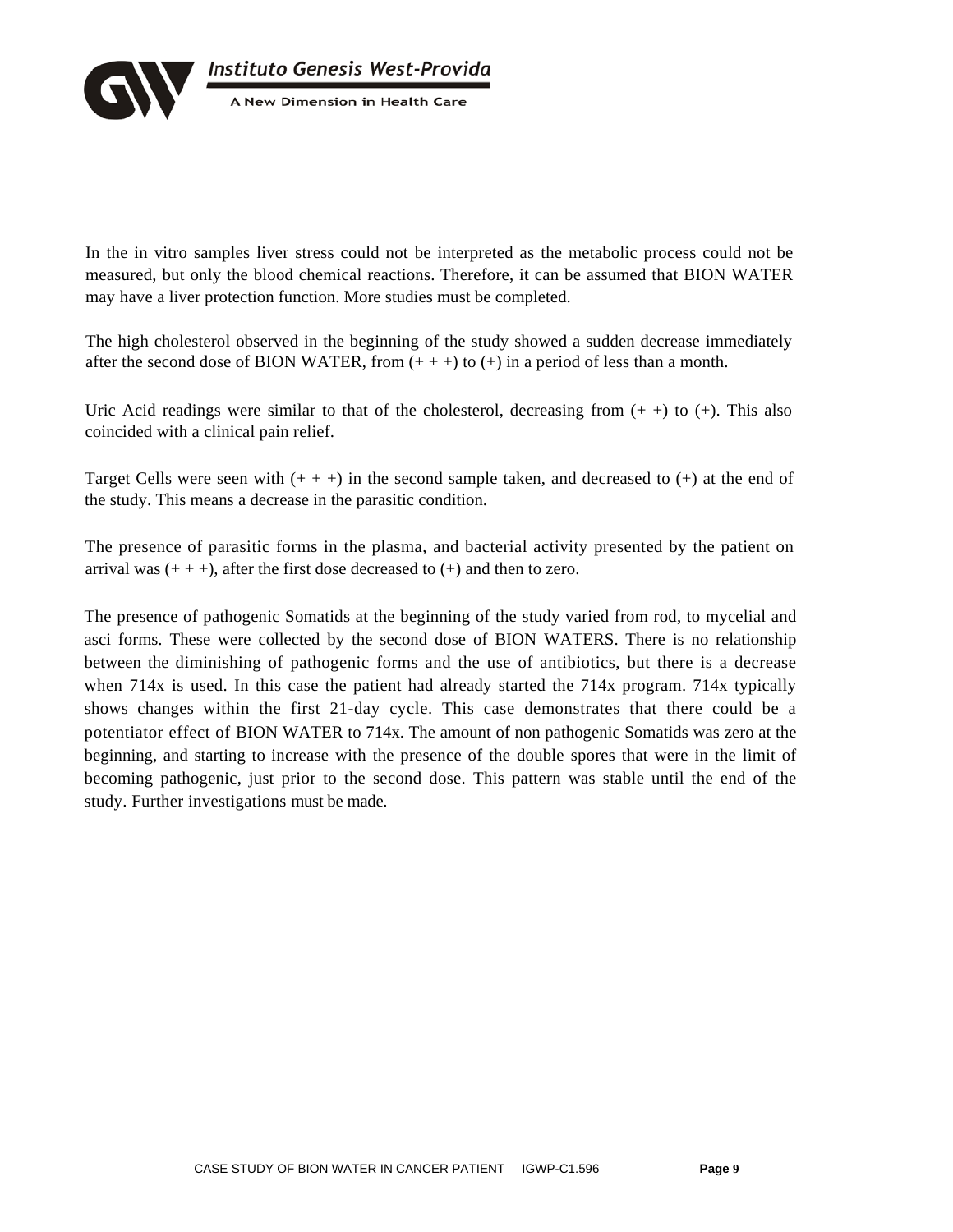

Instituto Genesis West-Provida

A New Dimension in Health Care

The yeast/fungus was present at all times in large amounts  $(+ + +)$ , with pathogenic forms. The pathogenicity was determined by the presence of large colonies five *minutes* after taking the blood sample. These differed from the results of the in-vitro samples, where all the fungus were phagocytized, as previously discussed. The presence of fungus is related to the pH of the plasma, nutrition habits, and immune system activity.

The cellular immune system activity was low, as was the white cell proportion, with a. predominance of neutrophils and eosinophils in the first reading. This slowly improved starting with better proportions of white cells and continuing with better activity. This level of activity was sustained until the end of the study. This corresponds to the in vitro analysis. It can therefore be assumed that there is an immune stimulating response action from BION WATER both in the in vitro and the in vivo experiment.

There was a mild aggregation of thrombocytes with high and tow peaks at different times. By the second dose there was a larger amount of thrombocytes, probably due to a stimulated release from natural deposits rather than to an over production. This finding is not of clinical importance.

Crenocytes were present at the end of the study after the last dose in large amounts  $(++)$ . This could be from the toxicity discussed earlier.

In the Clot Retraction analysis, other aspects are seen:

- 1. High emotional stress always  $(+ + +)$ .
- 2. Possible allergies that decreased from high to moderate.
- 3. Liver pattern that started to show mildly in the last three samples.
- 4. Hormonal imbalance that also decreased and finally raised at the end as in the beginning.
- 5. Lymphatic clogging always high.
- 6. Malignancy and metastatic pattern slightly better but still with high free radical damage.
- 7. Bowel/intestine pattern was seen after the second dose, but not seen again.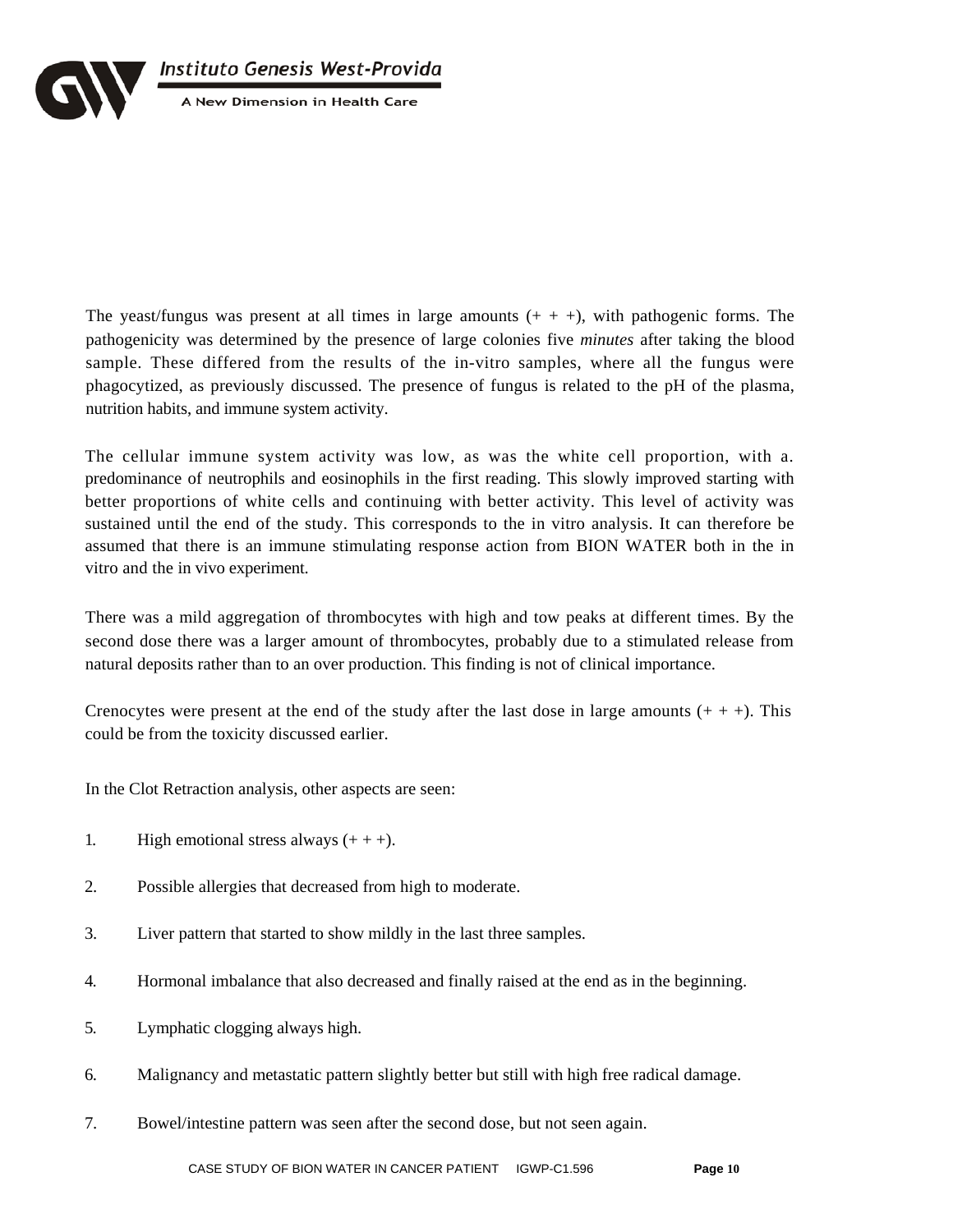

- 8. Cellular immune system activity was enhanced both in vitro and in vivo. White cell proportions were balanced and the phagocytes improved their function. BION WATER may have a factor which should be studied further to comprehend its mode of action. The reversal of somatids into a non pathogenic cycle and the disappearance of target cells is evidence a cellular immune system improvement. Further research should be undertaken to determine if there is an opposing involvement.
- 9. The Allergic pattern decreased from high to moderate during this study.
- 10. Malignancy and metastatic pattern decreased slightly.

There was a presence of spherocytes on the last day.

There was a fluctuation of the thrombosis tendency levels, consistently with a low average.

Whereas there was a very elevated bacterial infection at the beginning, the level reduced to (+) by the fourth day.

Crenocytes levels were elevated by the second day. Vacuolae dendroids appeared by the third day.